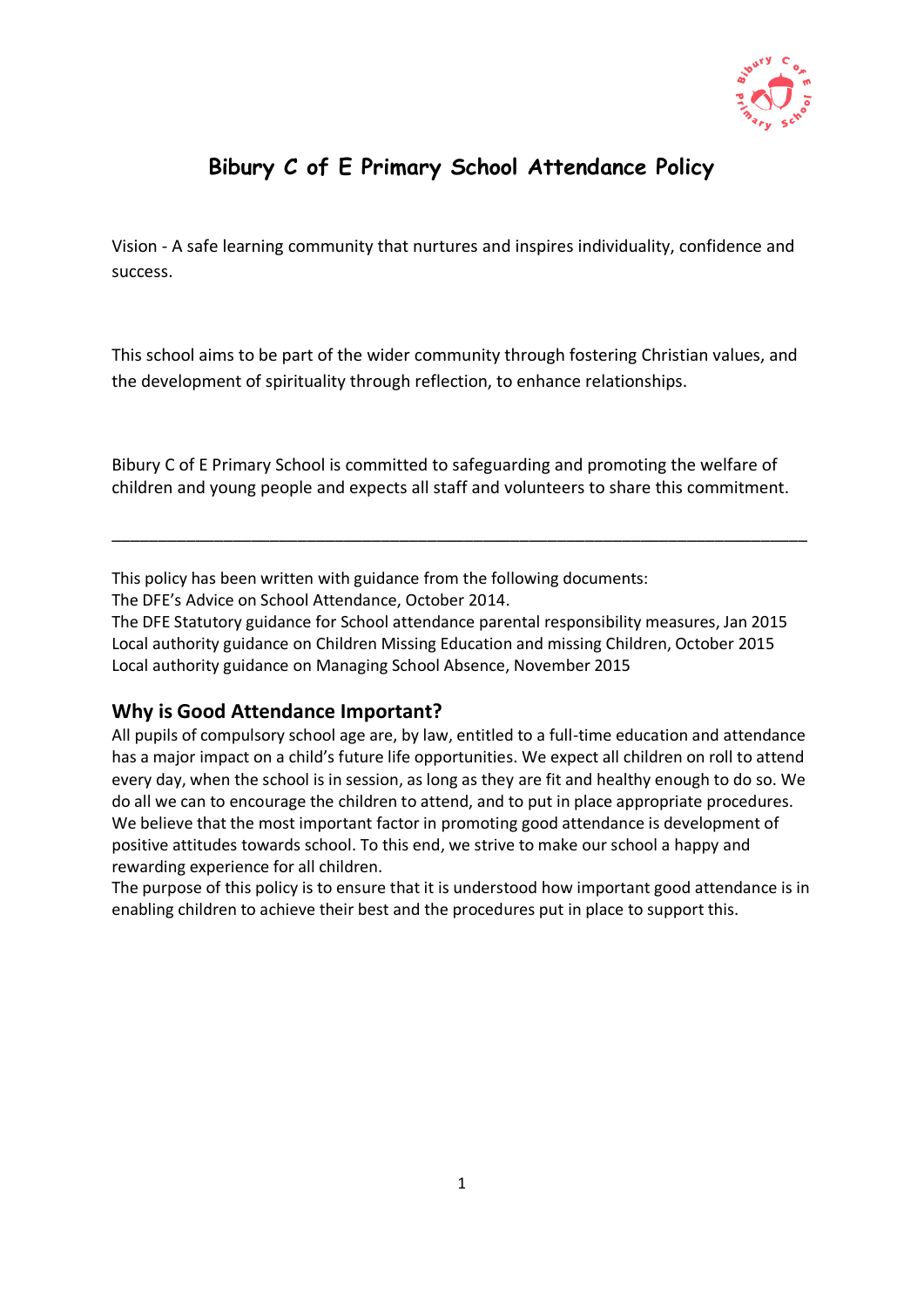

## **We aim to:**

Achieve school attendance data in line with or above national data.

Create a culture in which good attendance and punctuality is accepted as the norm.

Demonstrate that good attendance and punctuality is valued by the school.

Monitor and reduce authorised and unauthorised absence.

Monitor and improve punctuality.

Maintain and develop effective communication regarding attendance and punctuality between home and school.

Work with families to improve attendance and punctuality of those pupils with high levels of absence and lateness.

Improve parents' awareness of the school's policy regarding requests for leave of absence for their child during term time, and the impact the request has on children's progress.

### **What the law says about School Attendance:**

Full-time education is compulsory for all children aged between 5 and 18, either at school or otherwise, with a child beginning primary education during the school year he or she turns 5. Children are required to attend school for 190 days (380 sessions) in any single academic year (September-July).

Absence from school is a legal matter. By law, all children of compulsory school age who are registered pupils at a school must attend full-time and be punctual. Only schools can authorise pupil absence from school, if they are satisfied with the reason provided by the parent, in writing. The role of the local education department is to encourage and enforce the law on school attendance. Ultimately, the local authority can instigate legal action.

### **In this document the advice refers to:**

The Education Act 1996;

The Education (Pupil Registration) (England) Regulations 2006 as amended;

The Education Act 2002;

The Education (School Day and School Year) (England) Regulations 1999;

The Changing of School Session Times (England) (Revocation) Regulations 2011;

Crime and Disorder Act 1998;

The Anti-social Behaviour Act 2003;

The Education Act 2005;

The Education and Inspections Act 2006;

The Education (Parenting Contracts and Parenting Orders) (England) Regulations 2007;

Magistrates' Courts (Parenting Orders) (Amendment) Rules 2007;

The Education (Penalty Notices) (England) Regulations 2007 as amended;

The Education and Skills Act 2008.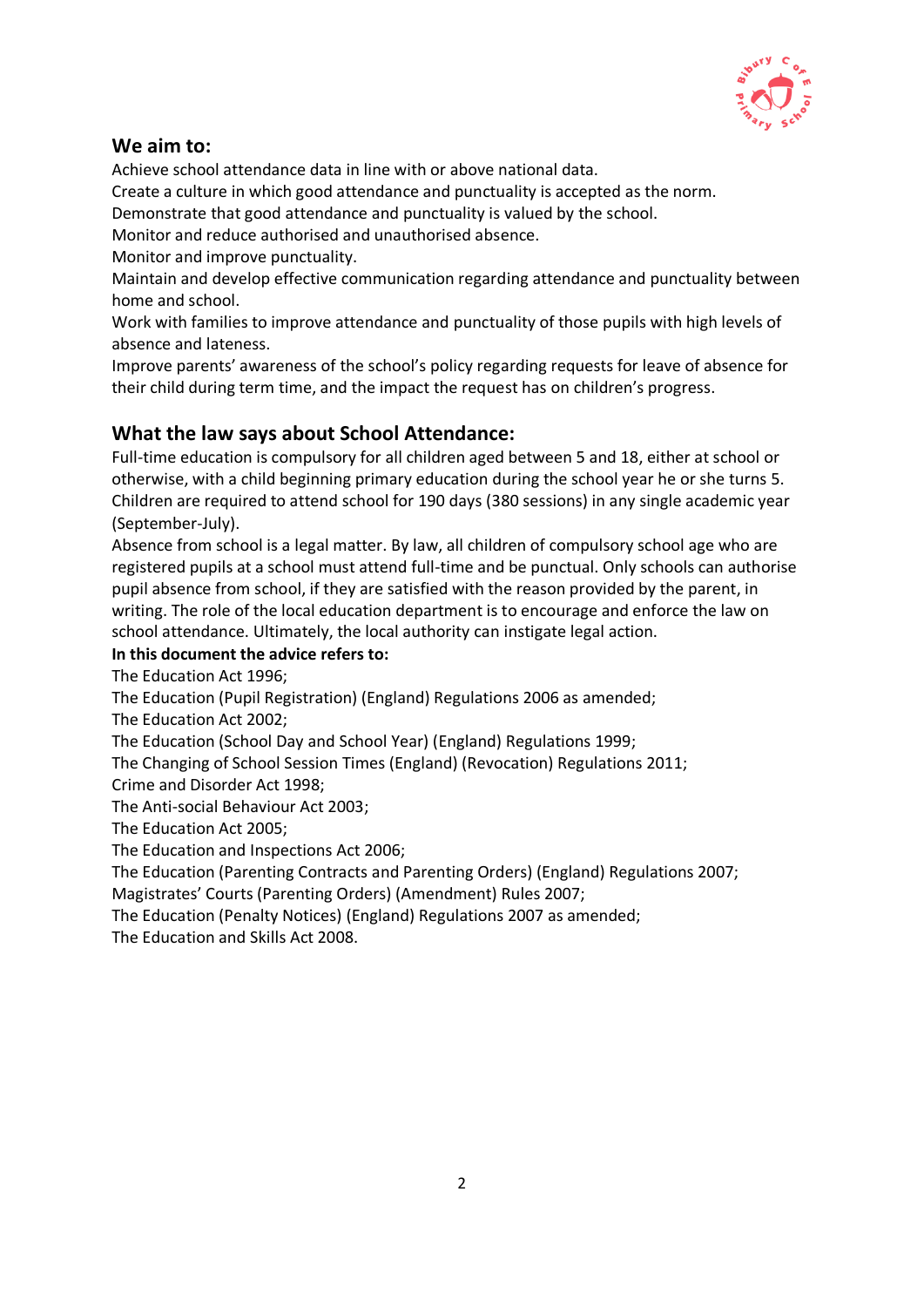

## **Registration Procedures**

**The school day starts at 8:50am for KS2 children and at 9:00am for Infants**. We expect them to arrive in good time to start the day; therefore staff are available from 8.00am to take responsibility for the children as they arrive. Registers open at 9am and close at 9.05am. Children arriving between 9.05am and 9.10am will be marked as late. Any child arriving after registers close at 9.10am, without a valid reason, will be marked as unauthorised for the morning session this will affect the child's attendance figure.

If children arrive late they need to be signed in by their parent/guardian, at the school office, so we know they are on site and we are able to check their dinner arrangements. If attendance, including lateness, is a problem we will notify and work with the parents in the first instance. It is recognised that there may be circumstances when a child may arrive late because of transport difficulties etc. In these instances school should be informed as soon as possible. The registers are taken again at 1.00pm.

#### **Absence Procedures**

If a child is unfit for school; parents should contact the school by 9.00am on the first day, in person, by email or by telephone and repeat this each consecutive day until they return. Absences will not be authorised without this procedure. It is school procedure to contact parents of children who are absent that have not notified school by 9.15am. This procedure ensures good safeguarding practice and ensures all children are accounted for.

#### **Understanding types of absence**

Every half-day absence from school has to be classified by the school as either authorised or unauthorised. This is why information about the cause of any absence is always required.

#### **Authorised Absence**

An absence is classified as authorised when a child has been away from school for a legitimate reason and the school has received notification from a parent or guardian. For example, if a child has been unwell, the parent writes a note or telephones the school to explain the absence.

#### **Unauthorised Absence**

Unauthorised absences are those which the school does not consider reasonable and for which no permission has been given. This includes:

Parents/carers keeping children off school unnecessarily.

Absences which have not been properly explained.

Children who arrive at school after registration closes.

Shopping, looking after other children or birthdays.

Day trips and holidays in term time which have not been approved.

The school need not accept a parental explanation for a child's absence, whether written, telephoned or given in person, if they doubt the explanation. It is for the school to judge whether the explanation given is a satisfactory justification for the absence. Any further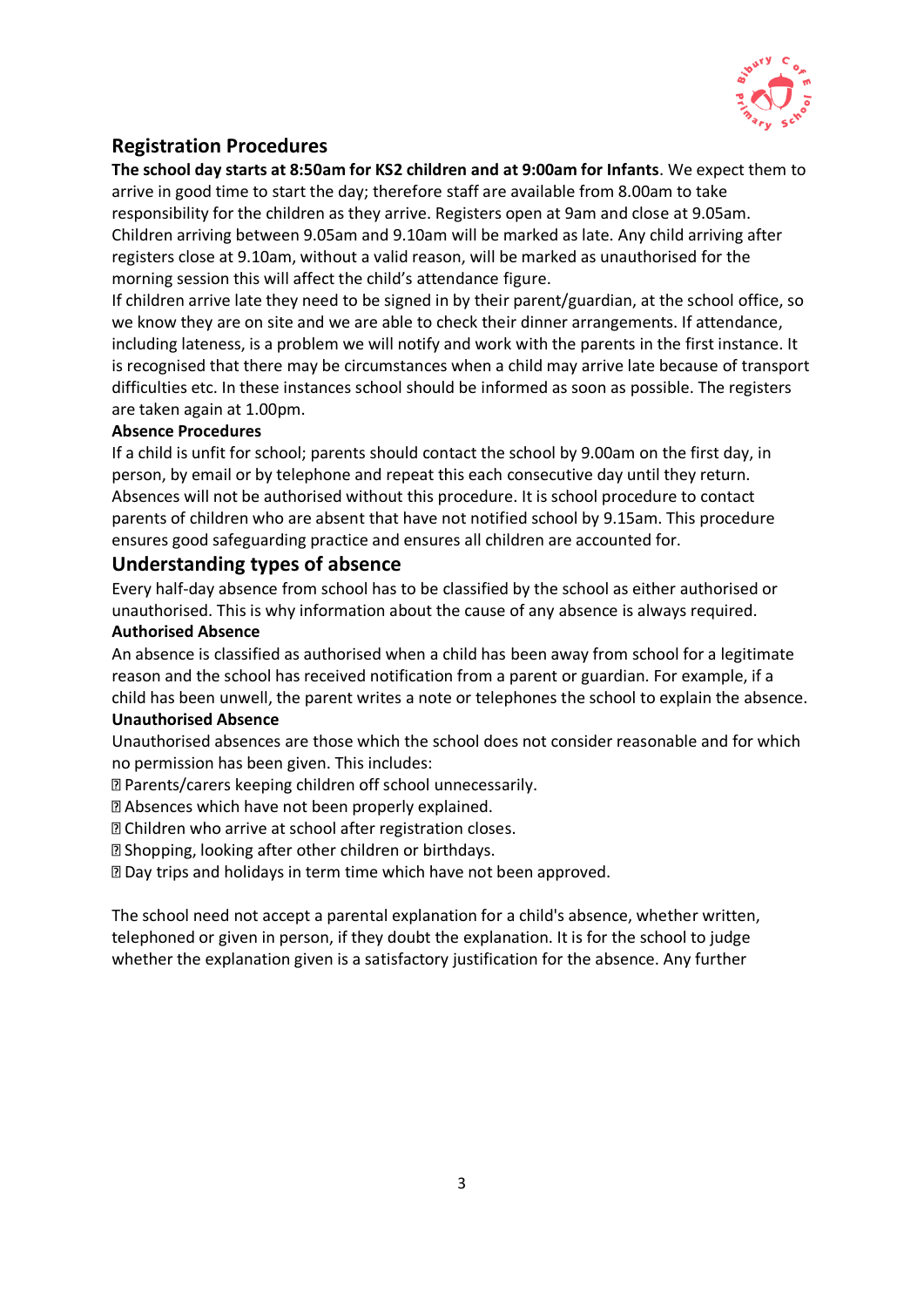

investigation needs to be handled sensitively but if, after this, questions remain (or where no satisfactory explanation is forthcoming), the absence must be treated as unauthorised. Where possible, parents will be informed when an absence is unauthorised. The children's attendance data is reported to parents in the children's end of year school report.

## **Time off School during Term Time**

### **School Attendance - Departmental advice for maintained schools, academies, independent schools and local authorities, October 2014, page 16, says:**

#### **'Can a parent take their child on holiday during term time?**

Head teachers should only authorise leave of absence in exceptional circumstances. If a head teacher grants a leave request, it will be for the head teacher to determine the length of time that the child can be away from school. Leave is unlikely, however, to be granted for the purposes of a family holiday as a norm.'

#### **What does the Department for Education say?**

Amendments to the 2006 regulations were made by the Education (Pupil Registration) (England) (Amendment) Regulations 2013 and came into force on 1 September 2013.

*Amendments to the Education Regulations 2006 remove references to family holiday and extended leave as well as the statutory threshold of ten school days. The amendments make clear that headteachers may not grant any leave of absence during term time unless exceptional circumstances. Headteachers should determine the number of school days a child can be away from school if the leave is granted* 

There is no formal definition offered for exceptional leave at present by the Department for Education. However, from discussion with the DfE and professional associations it is suggested that exceptional leave would be:

**图 Rare 2** Significant **2** Unavoidable Short (NAHT, 2014)

There is an expectation that parents should not take pupils out of school during term time. Schools are required to ensure that children only miss school if it is absolutely unavoidable, because of the detrimental effect that this has on pupils' attainment and therefore their future life chances.

For all absence during term time, a formal written request must be made from a person with parental responsibility at **least two weeks** before the planned absence. Each request will be considered individually taking account of factors, such as: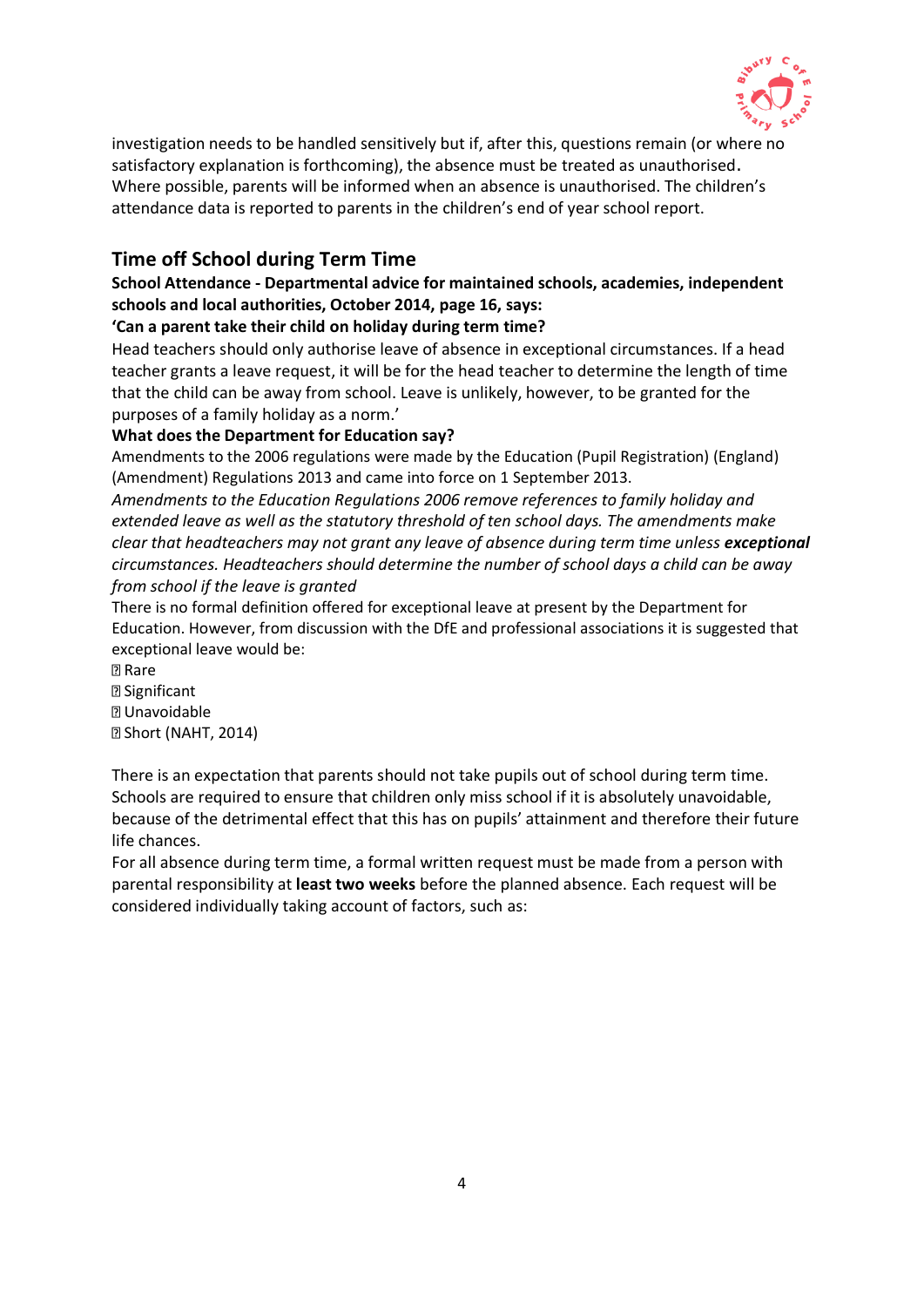

Personal circumstances for the request Age of pupil Overall attendance of pupil The time of year for the proposed absence and whether it impacts on specific curricular issues e.g. tests The child's stage of education and their progress An assessment of the impact that missing out on learning will have on the individual child

The LA recommends that time off taken for the following reasons are not exceptional and should not be authorised: availability of cheap holidays availability of desired accommodation overlap with beginning or end of a term.

There is no automatic right to any time off school for a holiday.

Absence from school which has not been approved by the school in writing is unauthorised absence and as such may result in a penalty notice or prosecution for non-attendance – see below.

If a child is withdrawn during term time, disruption to the learning process happens. There is sometimes a belief that this can be made up by the school providing 'work' for the child to complete during the absence. However, this cannot replace the quality teaching time and experiences the child has missed. It is not our policy to provide work for such absences and it will be impossible for your child to revisit these experiences when they return.

## **Persistent Absence**

The Department for Education defines a persistent absentee as a pupil who misses more than 10% of sessions in an academic year. Attendance below 90% is labelled as "**a Persistent Absentee"**.

As a matter of school policy, each term parents will be contacted if a child's attendance falls below 90%. It is the head teacher's legal responsibility to decide whether he/she agrees or disagrees with the reason for an absence. If, in his/her opinion, the reason for the absence is not acceptable, he/she will mark the absences as "unauthorised". Significant unauthorised absences may lead to further action including a formal warning, involvement from the local authority and a fine.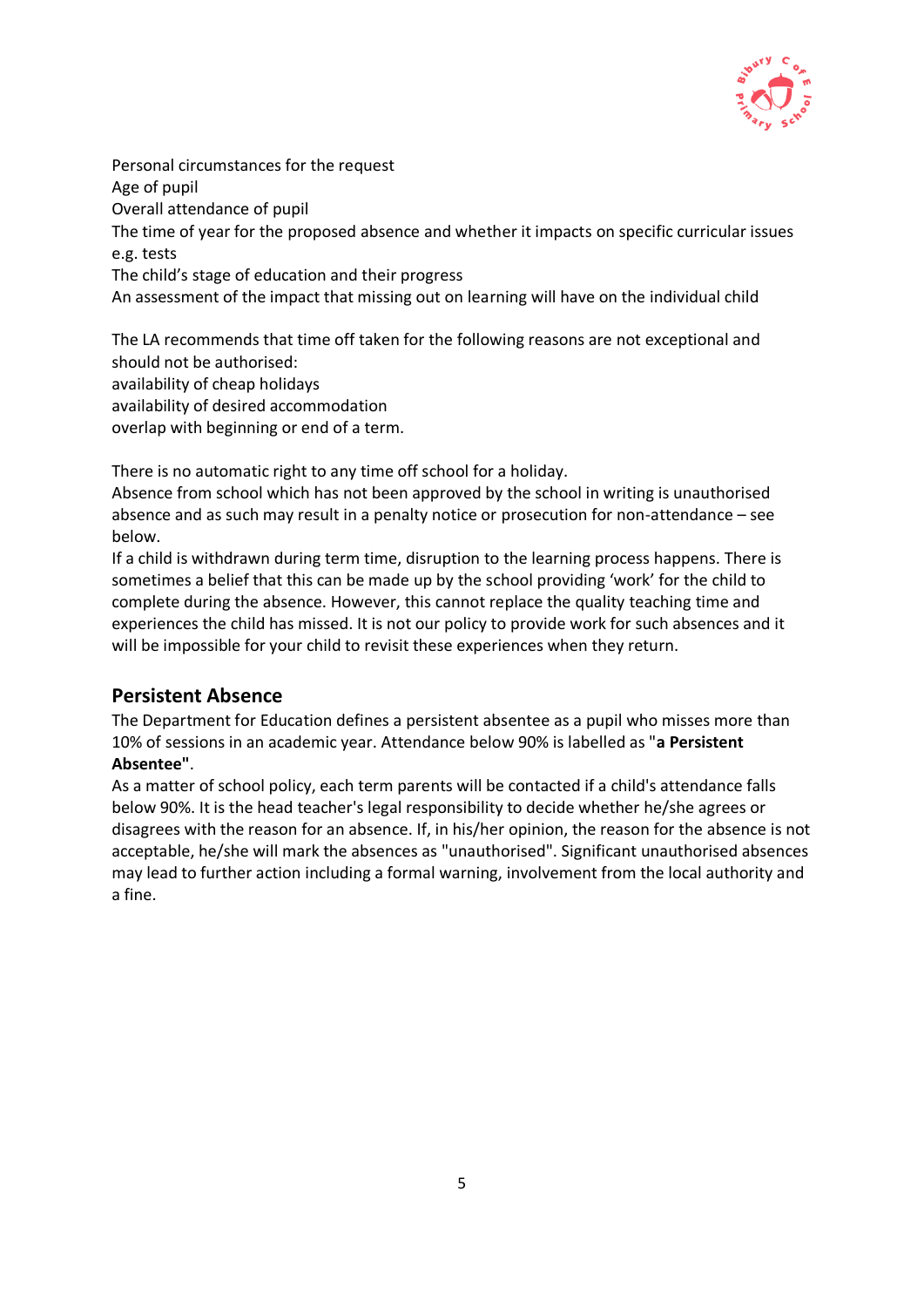

## **Penalty notice or prosecution for non-attendance**

### **Penalty Notice**

The Education Regulations 2013 set out the procedures for issuing notices (fines) to each parent who fails to ensure the child's regular attendance at school or fails to ensure that their excluded child is not in a public place during the first five days of exclusion. £60 fines should be paid within 21 days, or £120 if paid within 28 days.

A Penalty Notice can only be issued when an excluded pupil is found in a public place during school hours without a justifiable reason or in one of the following circumstances of unauthorised absence:

**Holiday during term time** when the school has not authorised the absence and the child has missed at least 10 sessions within a 10 week period.

**Persistent late arrival at school** after the registers have closed, and where the U code is used on the attendance certificate on at least 10 occasions within a 10 week period.

**Excluded Pupil found in a public place** within the first 5 days of any exclusion.

The exclusion letter issued to parents is a warning of this, and if a child is found in a public place within the first five days of an exclusion, schools may request the issue of a Penalty Notice. In all but exceptional circumstance, the school will issue a formal warning letter to parents giving 15 school days for improvement to be made, before requesting a penalty notice. There is no right of appeal by parents against a penalty notice, so these 15 days allows parents time to make representations to the school.

#### **Prosecution**

The Local Authority may decide to prosecute a parent. Each parent could be: Fined up to £1,000 Given a Community Order Made subject to a Parenting Order Ordered to pay costs to the Council

For repeated offences, higher level prosecution under the s444 (1A) of the Education Act 1996 may occur and parents could be subject to:

A fine up to £2,500 Up to three months imprisonment A Community Order A Parenting Order An order to pay costs to the Council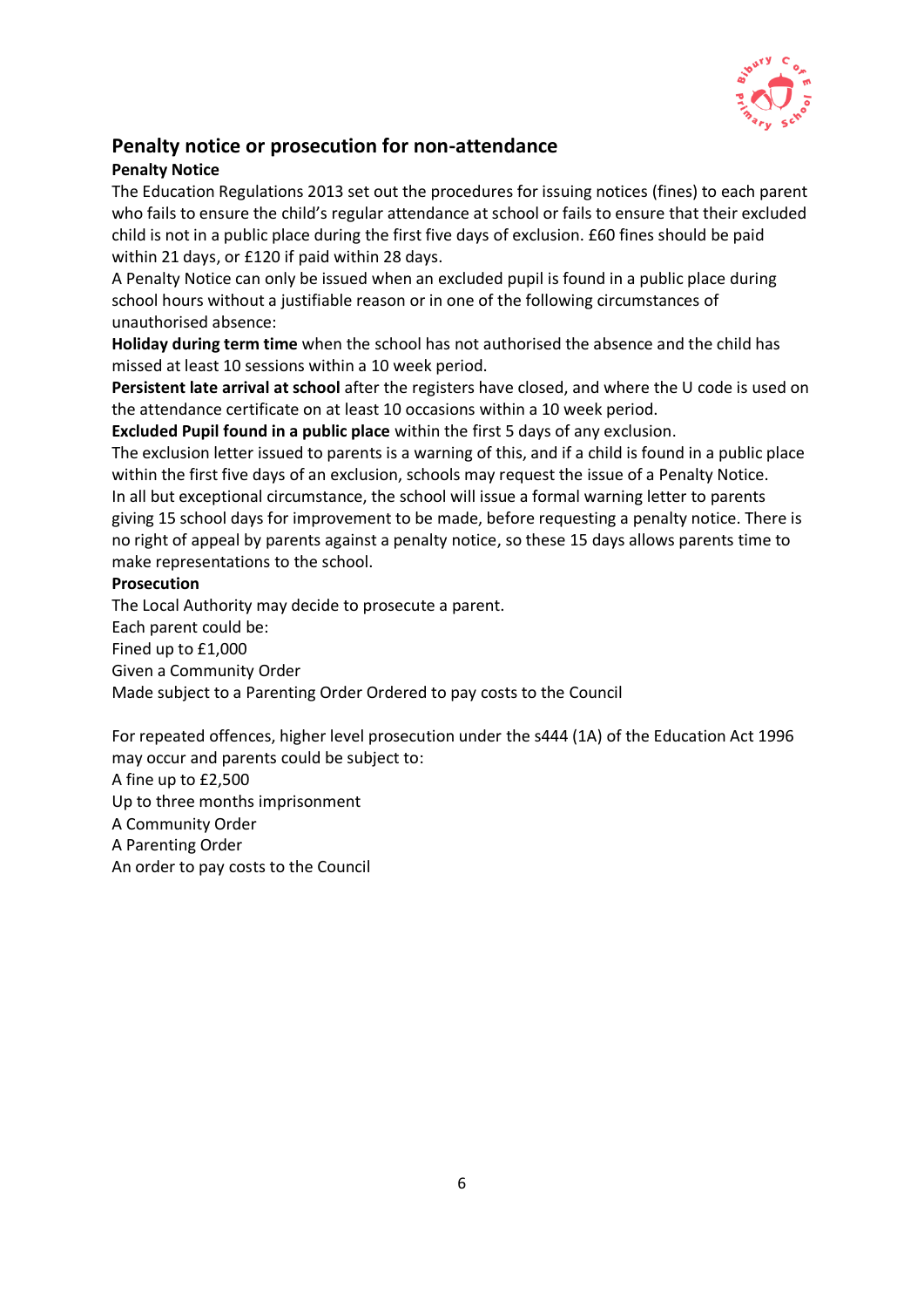

## **Children Missing Education**

**Children Missing Education (CME)** refers to 'any child of compulsory school age who is **not**  registered at any formally approved education activity eg school, alternative provision, elective home education, **and** has been out of education provision for at least 4 weeks'.

**CME** also includes those children who are **missing** (family whereabouts unknown), and are usually children who are registered on a school roll / alternative provision. This might be a child who is not at their last known address **and either:** 

has not taken up an allocated school place as expected, or

has 10 or more days of continuous absence from school without explanation, or

left school suddenly and the destination is unknown

Refer to the Department for Education, Children Missing Education – Statutory Guidance for Local Authorities, January 2015, for further information.

The school follows the Local Authority's procedures for children missing education and Missing Children Protocol, Gloucestershire Safeguarding Children's Board

## **School Closures**

The academic year is 190 days. Schools also have to have an additional 5 days that they can use for staff training; often called INSET (In Service Training) Days. These days are not part of the 190 days which is every child's entitlement.

The head teacher will make every effort to ensure that the school remains open for 190 days. However, in some circumstances, the school may have to close. The head teacher must always consider the health, safety and welfare of every person who uses the school site and this includes: pupils, staff, parents, volunteers and visitors. If at any point, to use the school building would be detrimental to a person or persons' health, safety and welfare, then the Head teacher must close part or all of the school. Such events may be:

Not enough staff to safely supervise the pupils and ensure the safe running of the school Lack of fresh running water and/or toilet facilities

Lack of appropriate lighting and/or heating

Damage to the structure of the building e.g. fire, water or weather damage.

Instruction to close due to a local emergency incident

Emergency at the school (See Emergency Plan)

Severe weather - In the event that severe weather is forecast, or is developing, the head teacher, will consider either closing the school in advance of the school day, closing the school early, or opening the school later than usual. The action taken will always result from consideration of pupils, parents and staff facing 'significant risk of serious injury' in school or whilst travelling to or from school.

Once a decision is made, the Head teacher will endeavour to inform parents of that decision and the details of any arrangements that have been put in place. 9 February 2016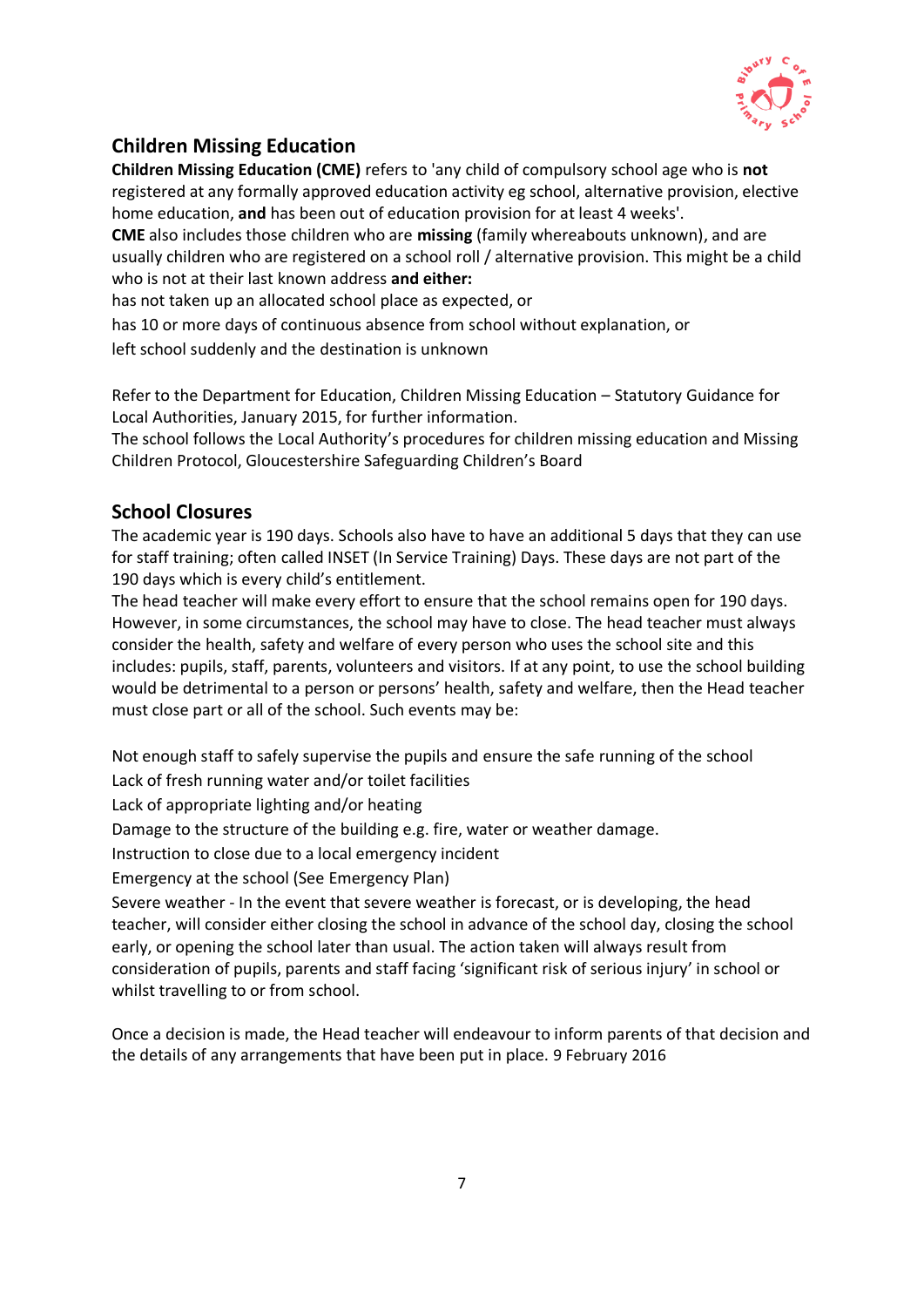

Parents should always assume that the school will remain open during term time unless they hear otherwise.

If the head teacher decides to close the school, then the register is closed for the day and coded as an enforced school closure. This does not affect a child's attendance record.

## **Promoting Regular Attendance and Punctuality**

Discussing attendance at parent/teacher consultation meetings.

Individual attendance and punctuality information detailed in end of year report.

Reporting progress about attendance and reiterating expectations in head teacher's start of term letters.

By publishing and displaying attendance statistics in the school newsletter.

By celebrating good and improved attendance.

Attendance and punctuality posters.

### **Monitoring Attendance**

The school has a duty to monitor the attendance of all children.

Every term the head teacher will look at the attendance of all children in the school and report this to Governors.

If we are concerned about attendance we will talk with the family. If there is no improvement in the child's attendance we will seek advice from the local authority.

We speak to the local authority about all pupils that are under 90% attendance and agree an action plan of support.

Supplementary to the register checks, we analyse attendance data to identify and challenge persistent absence.

We analyse registration data termly to identify any other factors that may be preventing the achievement of good attendance across the whole school.

We regularly review our Attendance Policy and procedures.

#### **Summary**

#### **Bibury CofE Primary School therefore request that:**

Pupils attend school regularly.

Pupils arrive on time – arrive by 8.50am for the morning session with registration at 9am every day and 1.00pm to begin the afternoon session.

Parents/carers ensure their child arrives in school prepared for the school day.

Parents/carers inform a member of staff or the school office by 9.00am if their child is unable to attend school or gives a reason that the child may be late.

Parents/carers contact the school by 9.00am on the first day of the child's absence and repeat this each consecutive day until they return.

Parents/carers encourage a positive attitude towards school and their child by showing an interest in the life of the school.

Parents/carers make every effort not to arrange dental or similar appointments during school hours.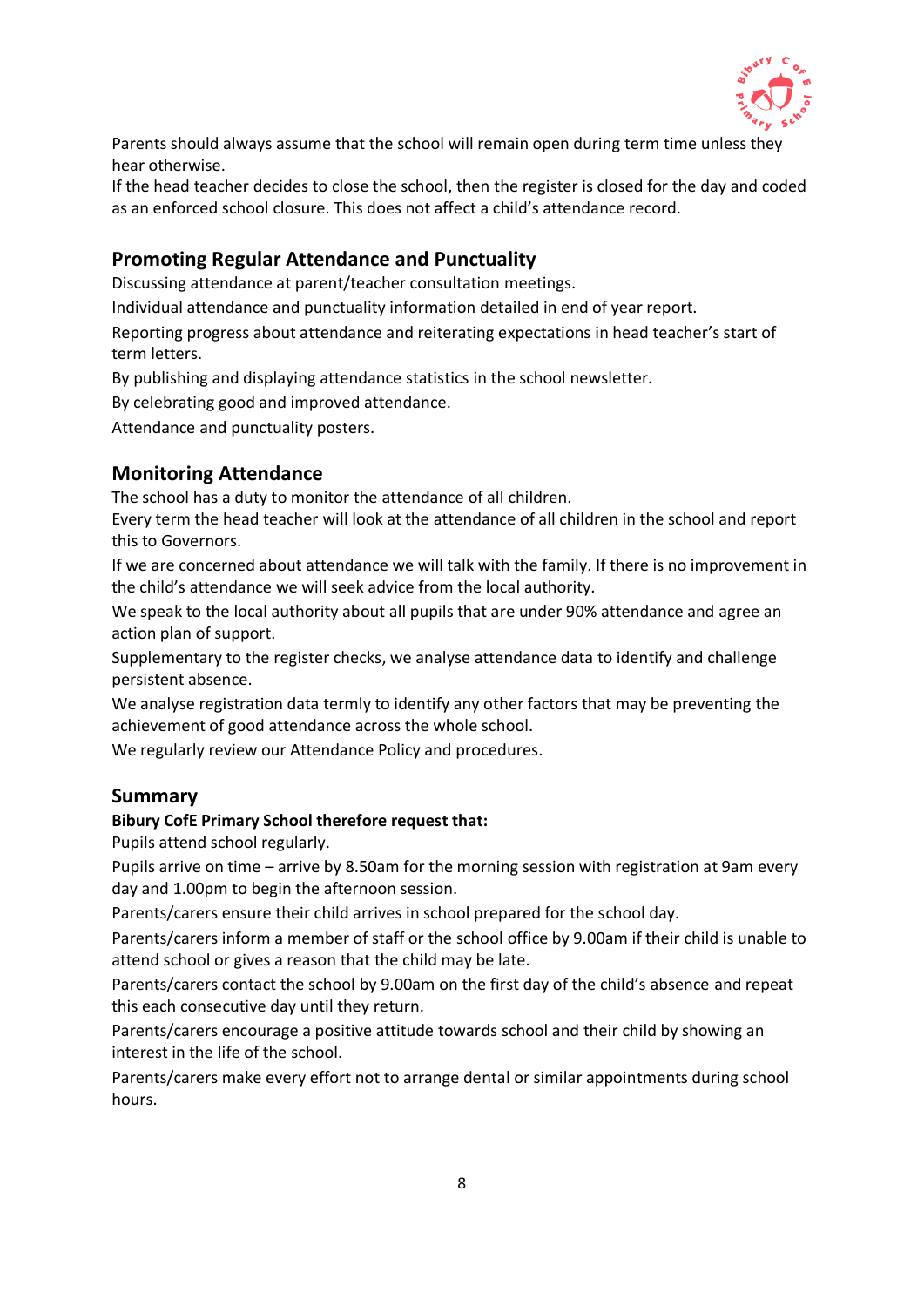

Parents/carers avoid taking their child on holidays during term-time.

Parents/carers notify the school immediately of any change of address or contact details, especially mobile phones.

Parents/carers notify the school of any family circumstances that might have an adverse effect on the child.

School staff complete registers accurately and punctually morning and afternoon.

School staff follow up any unexplained non-attendance.

School staff record accurately all absences in the register.

School staff inform the designated person in charge of overall attendance of concerns.

Agreed February 2016 for annual review.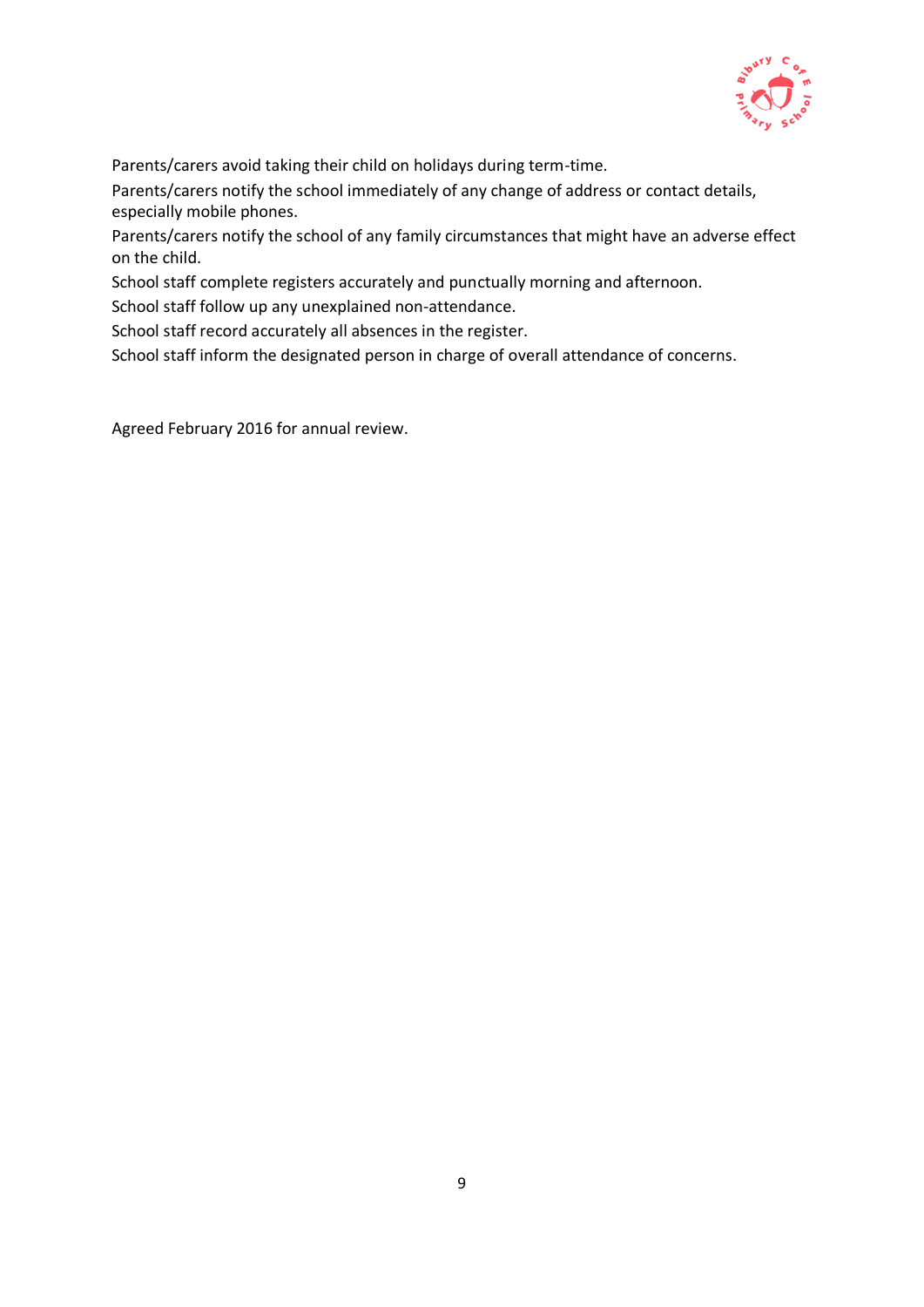

## **Lateness Letter 1**

Date Dear

RE: Lateness

During a recent register check, I noticed that your child is frequently late for school, please see enclosed report.

I will therefore, be monitoring your child's punctuality over the next 15 school days. If there is no improvement during this time I will be requesting a meeting with you to discuss the matter further.

I appreciate that there are some situations where lateness may be unavoidable. However, when your child is late he/she misses important instructions at the beginning of the session. Not only is their education disadvantaged by this, but other pupils are affected by the disruption a pupil arriving late causes.

I look forward to noting an improvement in your child's punctuality over the course of the next two weeks.

Please do not hesitate to contact me should you wish to discuss the matter.

Yours sincerely,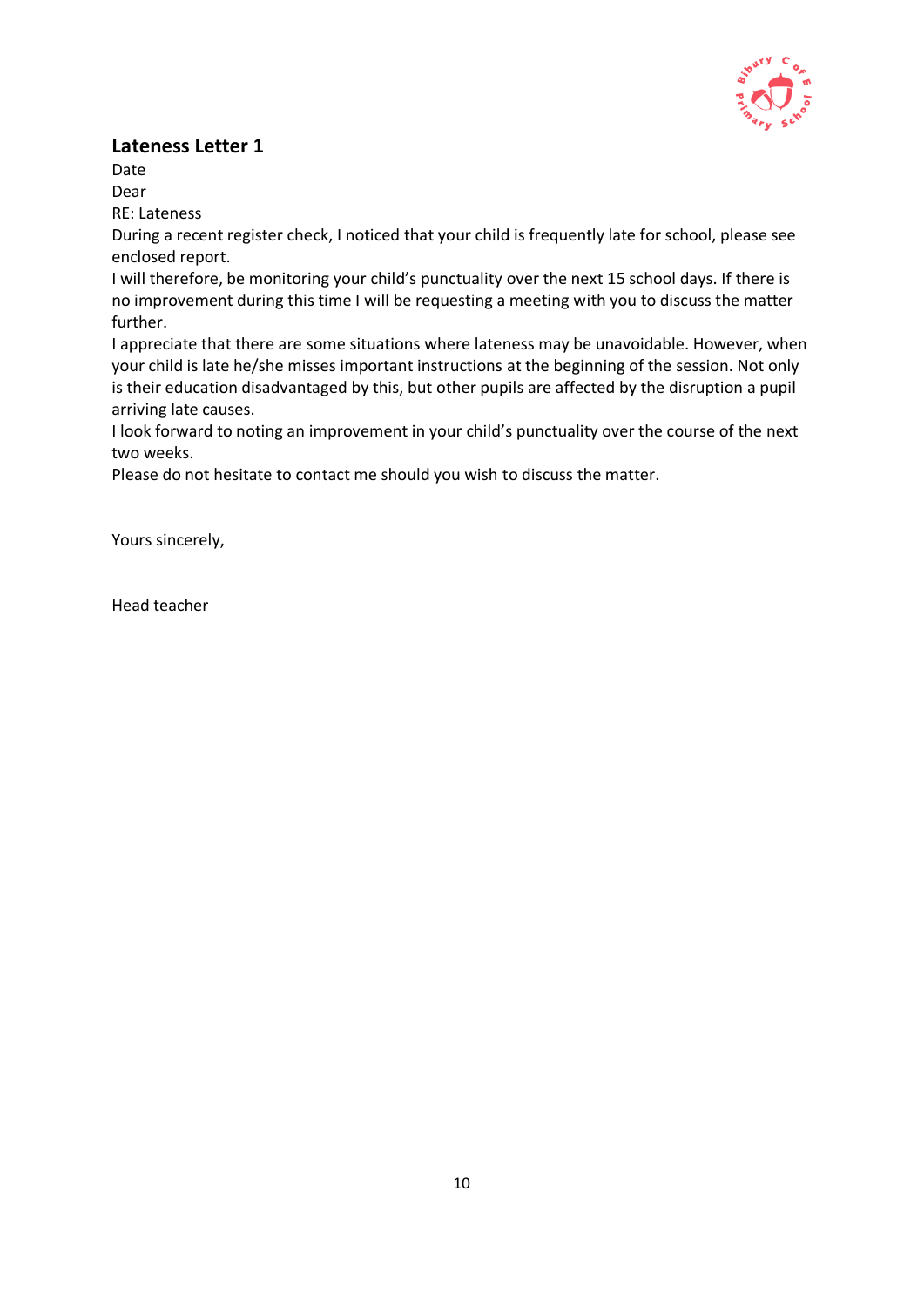

## **Lateness Letter 2**

Date: Dear RE: Lateness Further to my previous letter on <insert date of Letter 1> there has been little or no improvement in your child's punctuality. Please find enclosed your child's attendance record. I would be grateful if you could arrange an appointment to discuss your child's punctuality with me when we should be able to identify and plan ways together of making improvements to your child's punctuality at school.

I look forward to meeting with you.

Yours sincerely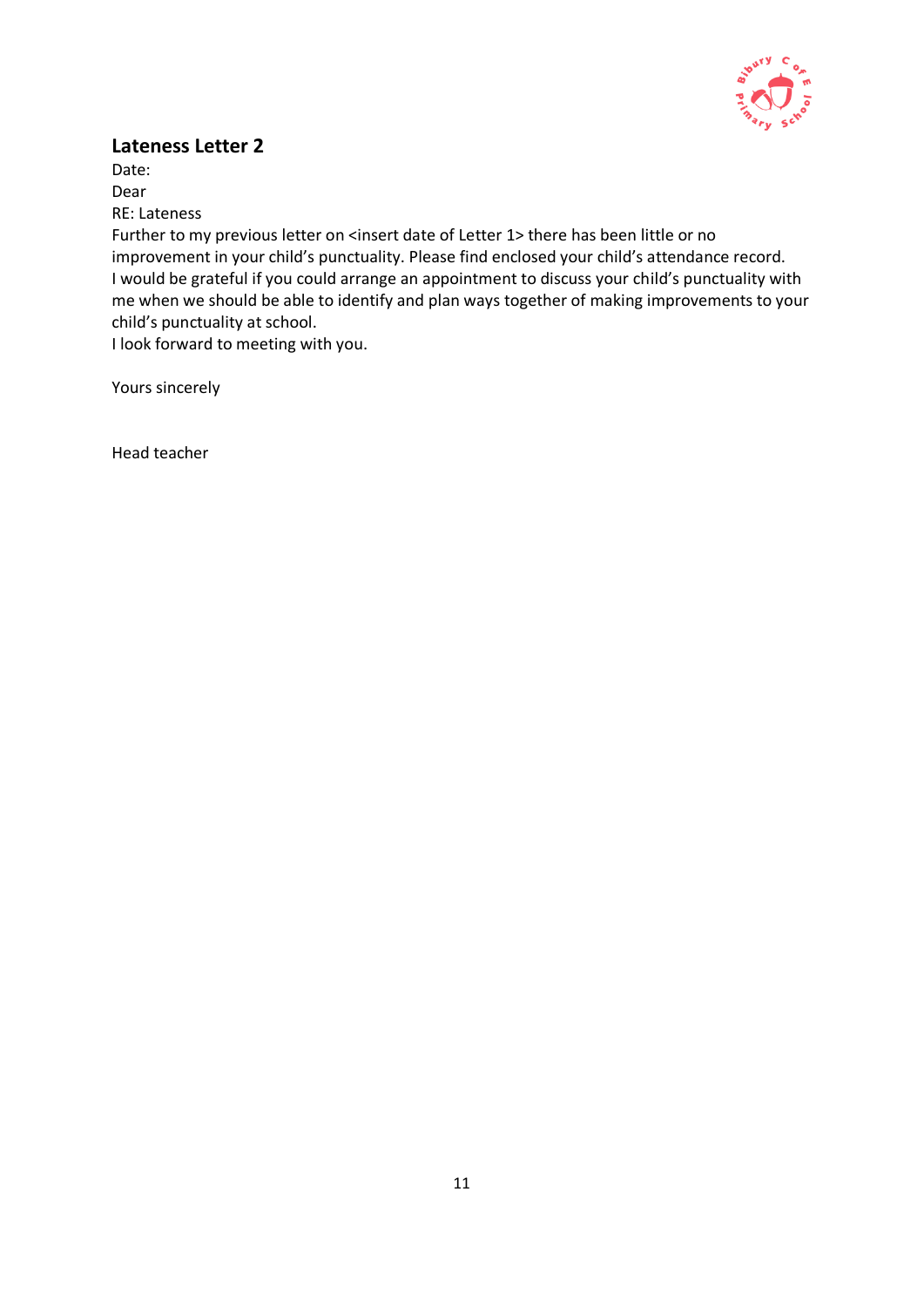

## **Attendance Letter 1**

Dear <Parents Name>

#### **RE: Attendance of < Pupil's Name>**

From our regular monitoring of the attendance registers I notice that your child's attendance is reported as ----%. Please find attached a copy of your child's current attendance record. As I am sure you are aware, it is important that < pupil's name > maintains regular school attendance, as any absence may interrupt his/her academic progress and may have an additional impact on maintaining friendships. Regular attendance is a legal requirement.

If you require any advice or support to ensure that your child attends school regularly then please do not hesitate to make an appointment to speak to myself.

I look forward to noting an improvement in your child's attendance over the course of the next 15 school days.

Yours sincerely,